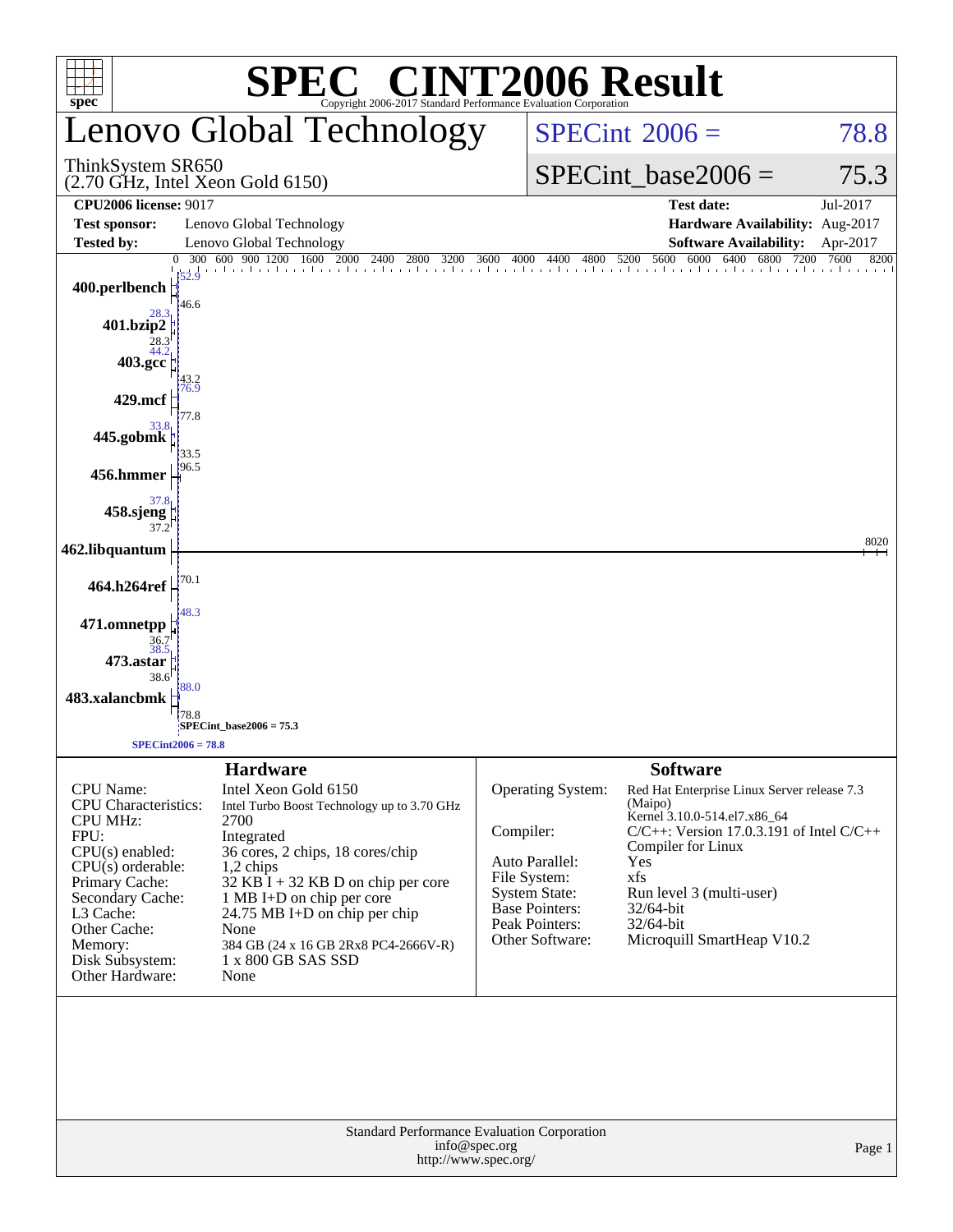

## enovo Global Technology

#### ThinkSystem SR650

(2.70 GHz, Intel Xeon Gold 6150)

 $SPECint2006 = 78.8$  $SPECint2006 = 78.8$ 

### SPECint base2006 =  $75.3$

**[Test sponsor:](http://www.spec.org/auto/cpu2006/Docs/result-fields.html#Testsponsor)** Lenovo Global Technology **[Hardware Availability:](http://www.spec.org/auto/cpu2006/Docs/result-fields.html#HardwareAvailability)** Aug-2017

**[CPU2006 license:](http://www.spec.org/auto/cpu2006/Docs/result-fields.html#CPU2006license)** 9017 **[Test date:](http://www.spec.org/auto/cpu2006/Docs/result-fields.html#Testdate)** Jul-2017 **[Tested by:](http://www.spec.org/auto/cpu2006/Docs/result-fields.html#Testedby)** Lenovo Global Technology **[Software Availability:](http://www.spec.org/auto/cpu2006/Docs/result-fields.html#SoftwareAvailability)** Apr-2017

#### **[Results Table](http://www.spec.org/auto/cpu2006/Docs/result-fields.html#ResultsTable)**

|                                                                                                          | <b>Base</b>    |              |                |       | <b>Peak</b>    |       |                |              |                |              |                |              |
|----------------------------------------------------------------------------------------------------------|----------------|--------------|----------------|-------|----------------|-------|----------------|--------------|----------------|--------------|----------------|--------------|
| <b>Benchmark</b>                                                                                         | <b>Seconds</b> | <b>Ratio</b> | <b>Seconds</b> | Ratio | <b>Seconds</b> | Ratio | <b>Seconds</b> | <b>Ratio</b> | <b>Seconds</b> | <b>Ratio</b> | <b>Seconds</b> | <b>Ratio</b> |
| 400.perlbench                                                                                            | 209            | 46.7         | 210            | 46.4  | 210            | 46.6  | 185            | <u>52.9</u>  | 185            | 52.9         | 185            | 52.8         |
| 401.bzip2                                                                                                | 341            | 28.3         | 341            | 28.3  | 340            | 28.4  | 340            | 28.4         | 341            | 28.3         | 341            | 28.3         |
| $403.\mathrm{gcc}$                                                                                       | 186            | 43.2         | 186            | 43.2  | 186            | 43.2  | 182            | 44.2         | 182            | 44.2         | 182            | 44.2         |
| $429$ mcf                                                                                                | 117            | 77.6         | 117            | 77.8  | 117            | 77.9  | 119            | 76.9         | 118            | 77.4         | 121            | 75.7         |
| $445$ .gobmk                                                                                             | 313            | 33.6         | 313            | 33.5  | 314            | 33.4  | 311            | 33.8         | 311            | 33.7         | 311            | 33.8         |
| $456.$ hmmer                                                                                             | 96.5           | 96.7         | 96.8           | 96.4  | 96.7           | 96.5  | 96.5           | 96.7         | 96.8           | 96.4         | 96.7           | 96.5         |
| $458$ .sjeng                                                                                             | 326            | 37.2         | 326            | 37.1  | 326            | 37.2  | 320            | 37.8         | 320            | 37.8         | 320            | 37.9         |
| 462.libquantum                                                                                           | 2.63           | 7870         | 2.58           | 8020  | 2.55           | 8130  | 2.63           | 7870         | 2.58           | 8020         | 2.55           | 8130         |
| 464.h264ref                                                                                              | 318            | 69.7         | 316            | 70.1  | 315            | 70.2  | 318            | 69.7         | 316            | 70.1         | 315            | 70.2         |
| 471.omnetpp                                                                                              | 170            | 36.7         | 167            | 37.5  | 174            | 35.9  | 129            | 48.3         | 129            | 48.5         | 131            | 47.8         |
| 473.astar                                                                                                | 181            | 38.7         | 182            | 38.6  | 182            | 38.6  | 183            | 38.4         | 182            | 38.6         | 183            | 38.5         |
| 483.xalancbmk                                                                                            | 88.2           | 78.2         | 87.6           | 78.8  | 87.5           | 78.9  | 77.8           | 88.6         | 78.4           | 88.0         | 79.0           | 87.4         |
| Results appear in the order in which they were run. Bold underlined text indicates a median measurement. |                |              |                |       |                |       |                |              |                |              |                |              |

#### **[Submit Notes](http://www.spec.org/auto/cpu2006/Docs/result-fields.html#SubmitNotes)**

The config file option 'submit' was used.

### **[Operating System Notes](http://www.spec.org/auto/cpu2006/Docs/result-fields.html#OperatingSystemNotes)**

Stack size set to unlimited using "ulimit -s unlimited"

### **[Platform Notes](http://www.spec.org/auto/cpu2006/Docs/result-fields.html#PlatformNotes)**

Standard Performance Evaluation Corporation [info@spec.org](mailto:info@spec.org) BIOS configuration: Operating Mode set to Maximum Performance Hyper-Threading set to Disabled Stale AtoS set to Enable LLC dead line alloc set to Disable Sysinfo program /home/cpu2006-1.2-ic17.0u3/config/sysinfo.rev6993 Revision 6993 of 2015-11-06 (b5e8d4b4eb51ed28d7f98696cbe290c1) running on Cyborg-RHEL7.3-SPECcpu2006 Wed Jul 12 10:25:18 2017 This section contains SUT (System Under Test) info as seen by some common utilities. To remove or add to this section, see: <http://www.spec.org/cpu2006/Docs/config.html#sysinfo> From /proc/cpuinfo model name : Intel(R) Xeon(R) Gold 6150 CPU @ 2.70GHz 2 "physical id"s (chips) 36 "processors" cores, siblings (Caution: counting these is hw and system dependent. The following excerpts from /proc/cpuinfo might not be reliable. Use with Continued on next page

<http://www.spec.org/>

Page 2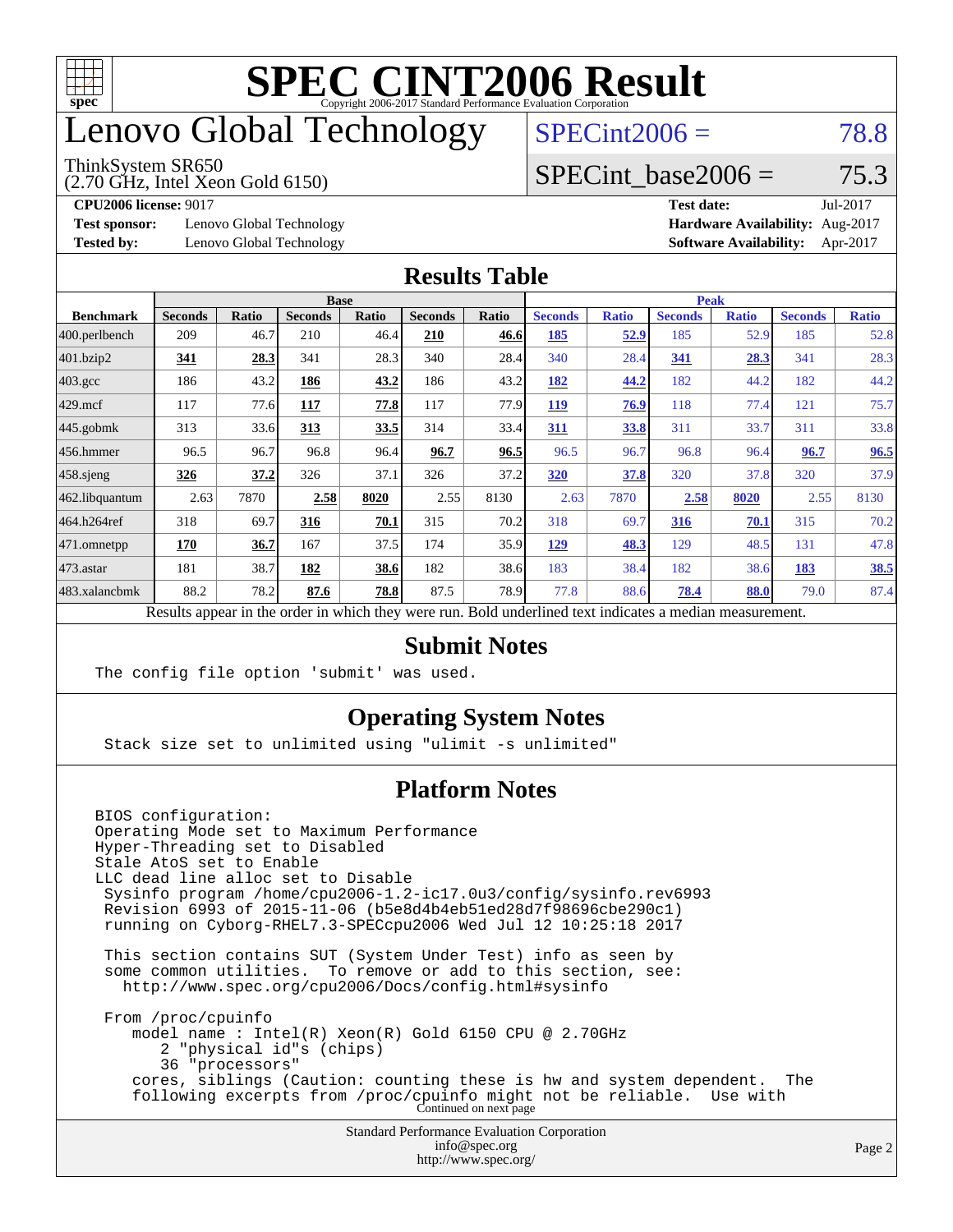

## enovo Global Technology

ThinkSystem SR650

(2.70 GHz, Intel Xeon Gold 6150)

 $SPECint2006 = 78.8$  $SPECint2006 = 78.8$ 

SPECint base2006 =  $75.3$ 

**[Test sponsor:](http://www.spec.org/auto/cpu2006/Docs/result-fields.html#Testsponsor)** Lenovo Global Technology **[Hardware Availability:](http://www.spec.org/auto/cpu2006/Docs/result-fields.html#HardwareAvailability)** Aug-2017 **[Tested by:](http://www.spec.org/auto/cpu2006/Docs/result-fields.html#Testedby)** Lenovo Global Technology **[Software Availability:](http://www.spec.org/auto/cpu2006/Docs/result-fields.html#SoftwareAvailability)** Apr-2017

**[CPU2006 license:](http://www.spec.org/auto/cpu2006/Docs/result-fields.html#CPU2006license)** 9017 **[Test date:](http://www.spec.org/auto/cpu2006/Docs/result-fields.html#Testdate)** Jul-2017

#### **[Platform Notes \(Continued\)](http://www.spec.org/auto/cpu2006/Docs/result-fields.html#PlatformNotes)**

Standard Performance Evaluation Corporation caution.) cpu cores : 18 siblings : 18 physical 0: cores 0 1 2 3 4 8 9 10 11 16 17 18 19 20 24 25 26 27 physical 1: cores 0 1 2 3 4 8 9 10 11 16 17 18 19 20 24 25 26 27 cache size : 25344 KB From /proc/meminfo MemTotal: 395895300 kB HugePages\_Total: 0<br>Hugepagesize: 2048 kB Hugepagesize: From /etc/\*release\* /etc/\*version\* os-release: NAME="Red Hat Enterprise Linux Server" VERSION="7.3 (Maipo)" ID="rhel" ID\_LIKE="fedora" VERSION\_ID="7.3" PRETTY\_NAME="Red Hat Enterprise Linux Server 7.3 (Maipo)" ANSI\_COLOR="0;31" CPE\_NAME="cpe:/o:redhat:enterprise\_linux:7.3:GA:server" redhat-release: Red Hat Enterprise Linux Server release 7.3 (Maipo) system-release: Red Hat Enterprise Linux Server release 7.3 (Maipo) system-release-cpe: cpe:/o:redhat:enterprise\_linux:7.3:ga:server uname -a: Linux Cyborg-RHEL7.3-SPECcpu2006 3.10.0-514.el7.x86\_64 #1 SMP Wed Oct 19 11:24:13 EDT 2016 x86\_64 x86\_64 x86\_64 GNU/Linux run-level 3 Jul 12 10:23 SPEC is set to: /home/cpu2006-1.2-ic17.0u3 Filesystem Type Size Used Avail Use% Mounted on<br>
/dev/sda3 xfs 743G 23G 721G 3% / /dev/sda3 xfs 743G 23G 721G 3% / Additional information from dmidecode: Warning: Use caution when you interpret this section. The 'dmidecode' program reads system data which is "intended to allow hardware to be accurately determined", but the intent may not be met, as there are frequent changes to hardware, firmware, and the "DMTF SMBIOS" standard. BIOS Lenovo -[IVE109Q-1.00]- 06/28/2017 Memory: 24x Samsung M393A2K43BB1-CTD 16 GB 2 rank 2666 MHz (End of data from sysinfo program)

> [info@spec.org](mailto:info@spec.org) <http://www.spec.org/>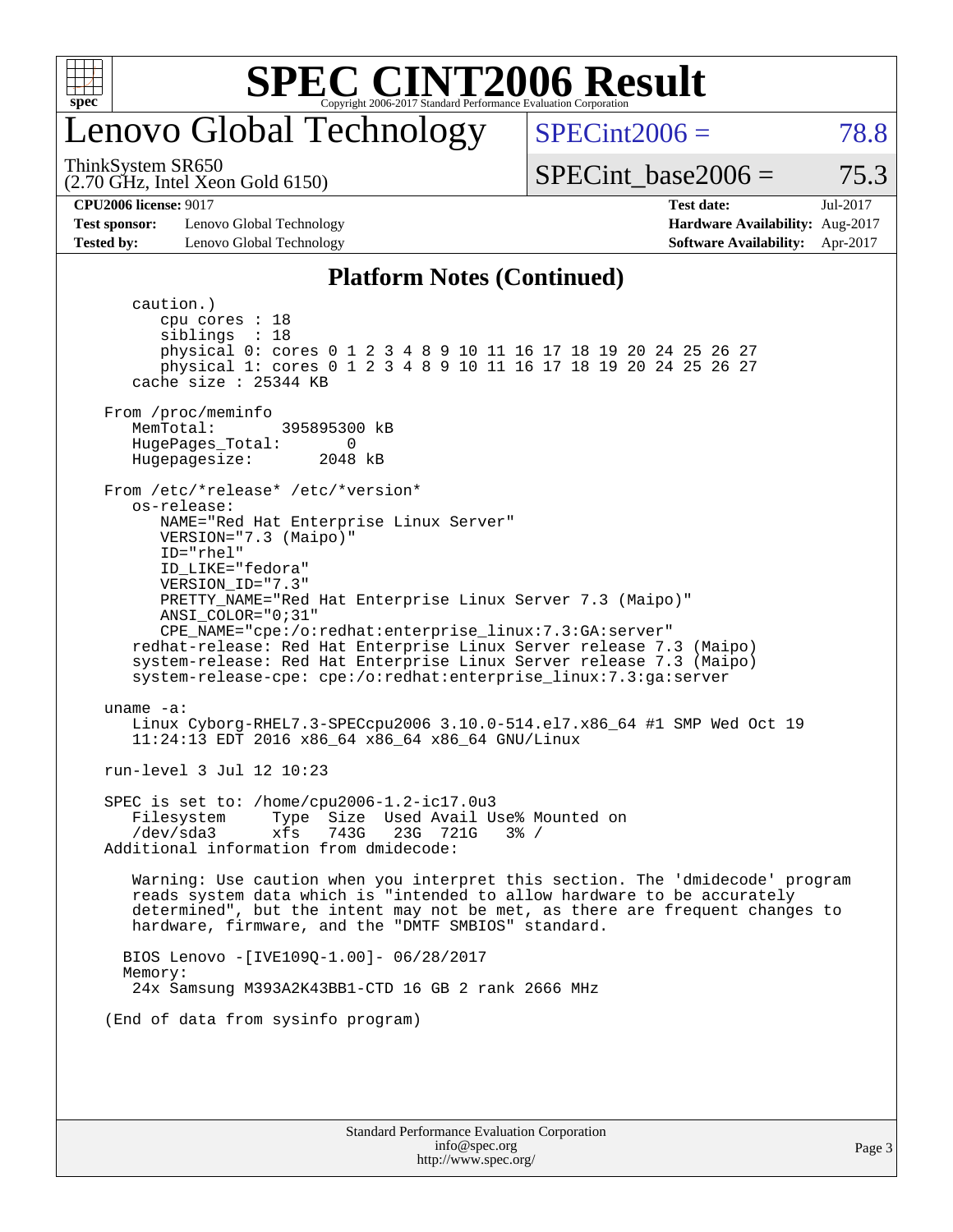

## enovo Global Technology

 $SPECint2006 = 78.8$  $SPECint2006 = 78.8$ 

(2.70 GHz, Intel Xeon Gold 6150) ThinkSystem SR650

SPECint base2006 =  $75.3$ 

**[Test sponsor:](http://www.spec.org/auto/cpu2006/Docs/result-fields.html#Testsponsor)** Lenovo Global Technology **[Hardware Availability:](http://www.spec.org/auto/cpu2006/Docs/result-fields.html#HardwareAvailability)** Aug-2017 **[Tested by:](http://www.spec.org/auto/cpu2006/Docs/result-fields.html#Testedby)** Lenovo Global Technology **[Software Availability:](http://www.spec.org/auto/cpu2006/Docs/result-fields.html#SoftwareAvailability)** Apr-2017

**[CPU2006 license:](http://www.spec.org/auto/cpu2006/Docs/result-fields.html#CPU2006license)** 9017 **[Test date:](http://www.spec.org/auto/cpu2006/Docs/result-fields.html#Testdate)** Jul-2017

#### **[General Notes](http://www.spec.org/auto/cpu2006/Docs/result-fields.html#GeneralNotes)**

Environment variables set by runspec before the start of the run: KMP AFFINITY = "granularity=fine, compact,  $0,3$ " LD\_LIBRARY\_PATH = "/home/cpu2006-1.2-ic17.0u3/lib/ia32:/home/cpu2006-1.2-ic17.0u3/lib/intel64:/home/cpu2006-1.2-ic17.0u3/sh10.2" OMP\_NUM\_THREADS = "36"

 Binaries compiled on a system with 1x Intel Core i7-4790 CPU + 32GB RAM memory using Redhat Enterprise Linux 7.2 Transparent Huge Pages enabled by default. Filesystem page cache cleared with: shell invocation of 'sync; echo 3 > /proc/sys/vm/drop\_caches' prior to run

### **[Base Compiler Invocation](http://www.spec.org/auto/cpu2006/Docs/result-fields.html#BaseCompilerInvocation)**

[C benchmarks](http://www.spec.org/auto/cpu2006/Docs/result-fields.html#Cbenchmarks): [icc -m64](http://www.spec.org/cpu2006/results/res2017q4/cpu2006-20170918-49730.flags.html#user_CCbase_intel_icc_64bit_bda6cc9af1fdbb0edc3795bac97ada53)

[C++ benchmarks:](http://www.spec.org/auto/cpu2006/Docs/result-fields.html#CXXbenchmarks) [icpc -m64](http://www.spec.org/cpu2006/results/res2017q4/cpu2006-20170918-49730.flags.html#user_CXXbase_intel_icpc_64bit_fc66a5337ce925472a5c54ad6a0de310)

### **[Base Portability Flags](http://www.spec.org/auto/cpu2006/Docs/result-fields.html#BasePortabilityFlags)**

 400.perlbench: [-DSPEC\\_CPU\\_LP64](http://www.spec.org/cpu2006/results/res2017q4/cpu2006-20170918-49730.flags.html#b400.perlbench_basePORTABILITY_DSPEC_CPU_LP64) [-DSPEC\\_CPU\\_LINUX\\_X64](http://www.spec.org/cpu2006/results/res2017q4/cpu2006-20170918-49730.flags.html#b400.perlbench_baseCPORTABILITY_DSPEC_CPU_LINUX_X64) 401.bzip2: [-DSPEC\\_CPU\\_LP64](http://www.spec.org/cpu2006/results/res2017q4/cpu2006-20170918-49730.flags.html#suite_basePORTABILITY401_bzip2_DSPEC_CPU_LP64) 403.gcc: [-DSPEC\\_CPU\\_LP64](http://www.spec.org/cpu2006/results/res2017q4/cpu2006-20170918-49730.flags.html#suite_basePORTABILITY403_gcc_DSPEC_CPU_LP64) 429.mcf: [-DSPEC\\_CPU\\_LP64](http://www.spec.org/cpu2006/results/res2017q4/cpu2006-20170918-49730.flags.html#suite_basePORTABILITY429_mcf_DSPEC_CPU_LP64) 445.gobmk: [-DSPEC\\_CPU\\_LP64](http://www.spec.org/cpu2006/results/res2017q4/cpu2006-20170918-49730.flags.html#suite_basePORTABILITY445_gobmk_DSPEC_CPU_LP64) 456.hmmer: [-DSPEC\\_CPU\\_LP64](http://www.spec.org/cpu2006/results/res2017q4/cpu2006-20170918-49730.flags.html#suite_basePORTABILITY456_hmmer_DSPEC_CPU_LP64) 458.sjeng: [-DSPEC\\_CPU\\_LP64](http://www.spec.org/cpu2006/results/res2017q4/cpu2006-20170918-49730.flags.html#suite_basePORTABILITY458_sjeng_DSPEC_CPU_LP64) 462.libquantum: [-DSPEC\\_CPU\\_LP64](http://www.spec.org/cpu2006/results/res2017q4/cpu2006-20170918-49730.flags.html#suite_basePORTABILITY462_libquantum_DSPEC_CPU_LP64) [-DSPEC\\_CPU\\_LINUX](http://www.spec.org/cpu2006/results/res2017q4/cpu2006-20170918-49730.flags.html#b462.libquantum_baseCPORTABILITY_DSPEC_CPU_LINUX) 464.h264ref: [-DSPEC\\_CPU\\_LP64](http://www.spec.org/cpu2006/results/res2017q4/cpu2006-20170918-49730.flags.html#suite_basePORTABILITY464_h264ref_DSPEC_CPU_LP64) 471.omnetpp: [-DSPEC\\_CPU\\_LP64](http://www.spec.org/cpu2006/results/res2017q4/cpu2006-20170918-49730.flags.html#suite_basePORTABILITY471_omnetpp_DSPEC_CPU_LP64) 473.astar: [-DSPEC\\_CPU\\_LP64](http://www.spec.org/cpu2006/results/res2017q4/cpu2006-20170918-49730.flags.html#suite_basePORTABILITY473_astar_DSPEC_CPU_LP64) 483.xalancbmk: [-DSPEC\\_CPU\\_LP64](http://www.spec.org/cpu2006/results/res2017q4/cpu2006-20170918-49730.flags.html#suite_basePORTABILITY483_xalancbmk_DSPEC_CPU_LP64) [-DSPEC\\_CPU\\_LINUX](http://www.spec.org/cpu2006/results/res2017q4/cpu2006-20170918-49730.flags.html#b483.xalancbmk_baseCXXPORTABILITY_DSPEC_CPU_LINUX)

### **[Base Optimization Flags](http://www.spec.org/auto/cpu2006/Docs/result-fields.html#BaseOptimizationFlags)**

[C benchmarks](http://www.spec.org/auto/cpu2006/Docs/result-fields.html#Cbenchmarks):

[-xCORE-AVX2](http://www.spec.org/cpu2006/results/res2017q4/cpu2006-20170918-49730.flags.html#user_CCbase_f-xCORE-AVX2) [-ipo](http://www.spec.org/cpu2006/results/res2017q4/cpu2006-20170918-49730.flags.html#user_CCbase_f-ipo) [-O3](http://www.spec.org/cpu2006/results/res2017q4/cpu2006-20170918-49730.flags.html#user_CCbase_f-O3) [-no-prec-div](http://www.spec.org/cpu2006/results/res2017q4/cpu2006-20170918-49730.flags.html#user_CCbase_f-no-prec-div) [-parallel](http://www.spec.org/cpu2006/results/res2017q4/cpu2006-20170918-49730.flags.html#user_CCbase_f-parallel) [-qopt-prefetch](http://www.spec.org/cpu2006/results/res2017q4/cpu2006-20170918-49730.flags.html#user_CCbase_f-qopt-prefetch) [-auto-p32](http://www.spec.org/cpu2006/results/res2017q4/cpu2006-20170918-49730.flags.html#user_CCbase_f-auto-p32)

[C++ benchmarks:](http://www.spec.org/auto/cpu2006/Docs/result-fields.html#CXXbenchmarks)

[-xCORE-AVX2](http://www.spec.org/cpu2006/results/res2017q4/cpu2006-20170918-49730.flags.html#user_CXXbase_f-xCORE-AVX2) [-ipo](http://www.spec.org/cpu2006/results/res2017q4/cpu2006-20170918-49730.flags.html#user_CXXbase_f-ipo) [-O3](http://www.spec.org/cpu2006/results/res2017q4/cpu2006-20170918-49730.flags.html#user_CXXbase_f-O3) [-no-prec-div](http://www.spec.org/cpu2006/results/res2017q4/cpu2006-20170918-49730.flags.html#user_CXXbase_f-no-prec-div) [-qopt-prefetch](http://www.spec.org/cpu2006/results/res2017q4/cpu2006-20170918-49730.flags.html#user_CXXbase_f-qopt-prefetch) [-auto-p32](http://www.spec.org/cpu2006/results/res2017q4/cpu2006-20170918-49730.flags.html#user_CXXbase_f-auto-p32) [-Wl,-z,muldefs](http://www.spec.org/cpu2006/results/res2017q4/cpu2006-20170918-49730.flags.html#user_CXXbase_link_force_multiple1_74079c344b956b9658436fd1b6dd3a8a) [-L/sh10.2 -lsmartheap64](http://www.spec.org/cpu2006/results/res2017q4/cpu2006-20170918-49730.flags.html#user_CXXbase_SmartHeap64_63911d860fc08c15fa1d5bf319b9d8d5)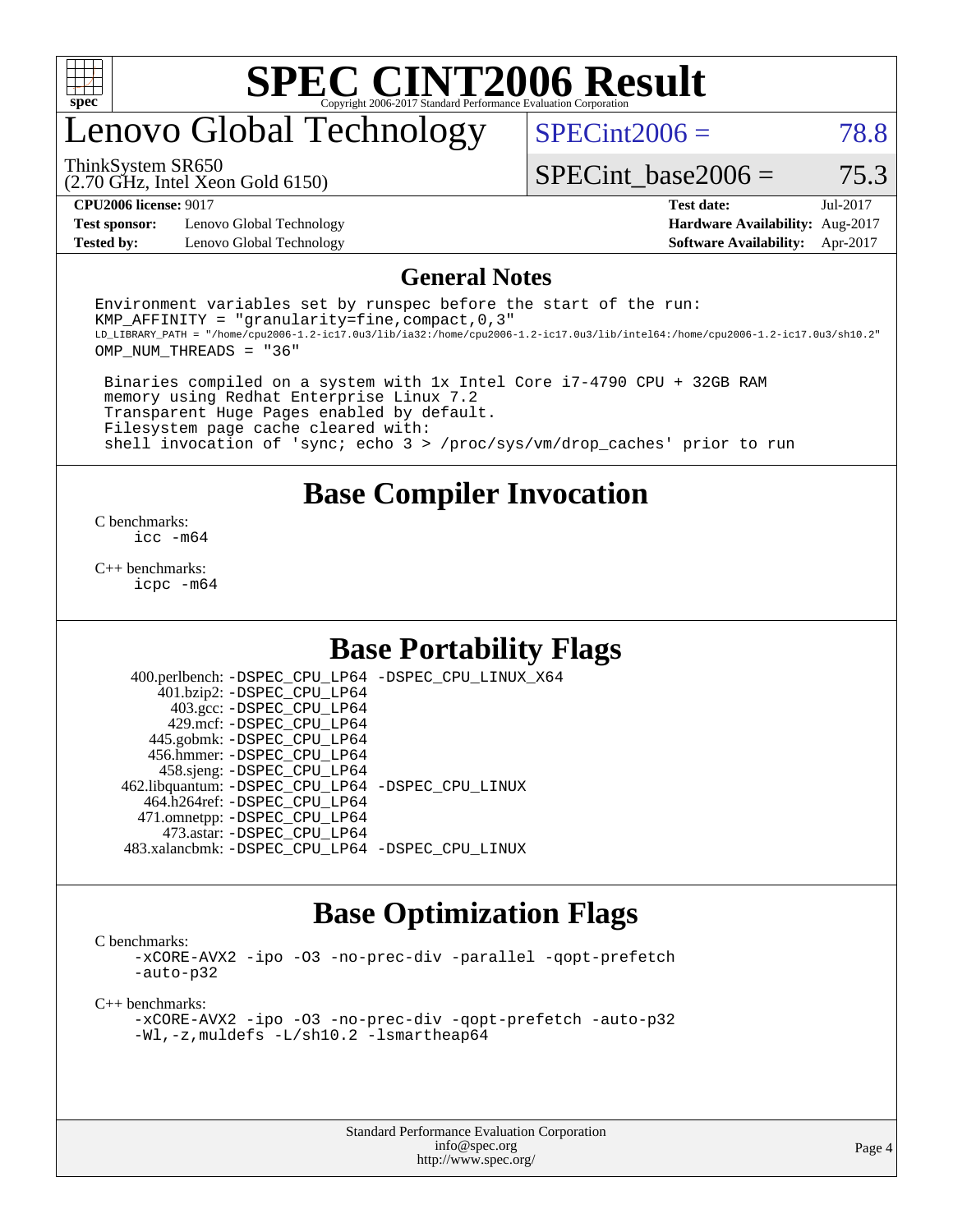

## enovo Global Technology

ThinkSystem SR650

(2.70 GHz, Intel Xeon Gold 6150)

 $SPECint2006 = 78.8$  $SPECint2006 = 78.8$ 

SPECint base2006 =  $75.3$ 

**[Test sponsor:](http://www.spec.org/auto/cpu2006/Docs/result-fields.html#Testsponsor)** Lenovo Global Technology **[Hardware Availability:](http://www.spec.org/auto/cpu2006/Docs/result-fields.html#HardwareAvailability)** Aug-2017 **[Tested by:](http://www.spec.org/auto/cpu2006/Docs/result-fields.html#Testedby)** Lenovo Global Technology **[Software Availability:](http://www.spec.org/auto/cpu2006/Docs/result-fields.html#SoftwareAvailability)** Apr-2017

**[CPU2006 license:](http://www.spec.org/auto/cpu2006/Docs/result-fields.html#CPU2006license)** 9017 **[Test date:](http://www.spec.org/auto/cpu2006/Docs/result-fields.html#Testdate)** Jul-2017

### **[Base Other Flags](http://www.spec.org/auto/cpu2006/Docs/result-fields.html#BaseOtherFlags)**

[C benchmarks](http://www.spec.org/auto/cpu2006/Docs/result-fields.html#Cbenchmarks):

403.gcc: [-Dalloca=\\_alloca](http://www.spec.org/cpu2006/results/res2017q4/cpu2006-20170918-49730.flags.html#b403.gcc_baseEXTRA_CFLAGS_Dalloca_be3056838c12de2578596ca5467af7f3)

### **[Peak Compiler Invocation](http://www.spec.org/auto/cpu2006/Docs/result-fields.html#PeakCompilerInvocation)**

[C benchmarks \(except as noted below\)](http://www.spec.org/auto/cpu2006/Docs/result-fields.html#Cbenchmarksexceptasnotedbelow):

[icc -m64](http://www.spec.org/cpu2006/results/res2017q4/cpu2006-20170918-49730.flags.html#user_CCpeak_intel_icc_64bit_bda6cc9af1fdbb0edc3795bac97ada53)

400.perlbench: [icc -m32 -L/opt/intel/compilers\\_and\\_libraries\\_2017/linux/lib/ia32](http://www.spec.org/cpu2006/results/res2017q4/cpu2006-20170918-49730.flags.html#user_peakCCLD400_perlbench_intel_icc_c29f3ff5a7ed067b11e4ec10a03f03ae)

445.gobmk: [icc -m32 -L/opt/intel/compilers\\_and\\_libraries\\_2017/linux/lib/ia32](http://www.spec.org/cpu2006/results/res2017q4/cpu2006-20170918-49730.flags.html#user_peakCCLD445_gobmk_intel_icc_c29f3ff5a7ed067b11e4ec10a03f03ae)

[C++ benchmarks \(except as noted below\):](http://www.spec.org/auto/cpu2006/Docs/result-fields.html#CXXbenchmarksexceptasnotedbelow)

[icc -m32 -L/opt/intel/compilers\\_and\\_libraries\\_2017/linux/lib/ia32](http://www.spec.org/cpu2006/results/res2017q4/cpu2006-20170918-49730.flags.html#user_CXXpeak_intel_icc_c29f3ff5a7ed067b11e4ec10a03f03ae)

473.astar: [icpc -m64](http://www.spec.org/cpu2006/results/res2017q4/cpu2006-20170918-49730.flags.html#user_peakCXXLD473_astar_intel_icpc_64bit_fc66a5337ce925472a5c54ad6a0de310)

### **[Peak Portability Flags](http://www.spec.org/auto/cpu2006/Docs/result-fields.html#PeakPortabilityFlags)**

 400.perlbench: [-D\\_FILE\\_OFFSET\\_BITS=64](http://www.spec.org/cpu2006/results/res2017q4/cpu2006-20170918-49730.flags.html#user_peakPORTABILITY400_perlbench_file_offset_bits_64_438cf9856305ebd76870a2c6dc2689ab) [-DSPEC\\_CPU\\_LINUX\\_IA32](http://www.spec.org/cpu2006/results/res2017q4/cpu2006-20170918-49730.flags.html#b400.perlbench_peakCPORTABILITY_DSPEC_CPU_LINUX_IA32) 401.bzip2: [-DSPEC\\_CPU\\_LP64](http://www.spec.org/cpu2006/results/res2017q4/cpu2006-20170918-49730.flags.html#suite_peakPORTABILITY401_bzip2_DSPEC_CPU_LP64) 403.gcc: [-DSPEC\\_CPU\\_LP64](http://www.spec.org/cpu2006/results/res2017q4/cpu2006-20170918-49730.flags.html#suite_peakPORTABILITY403_gcc_DSPEC_CPU_LP64) 429.mcf: [-DSPEC\\_CPU\\_LP64](http://www.spec.org/cpu2006/results/res2017q4/cpu2006-20170918-49730.flags.html#suite_peakPORTABILITY429_mcf_DSPEC_CPU_LP64) 445.gobmk: [-D\\_FILE\\_OFFSET\\_BITS=64](http://www.spec.org/cpu2006/results/res2017q4/cpu2006-20170918-49730.flags.html#user_peakPORTABILITY445_gobmk_file_offset_bits_64_438cf9856305ebd76870a2c6dc2689ab) 456.hmmer: [-DSPEC\\_CPU\\_LP64](http://www.spec.org/cpu2006/results/res2017q4/cpu2006-20170918-49730.flags.html#suite_peakPORTABILITY456_hmmer_DSPEC_CPU_LP64) 458.sjeng: [-DSPEC\\_CPU\\_LP64](http://www.spec.org/cpu2006/results/res2017q4/cpu2006-20170918-49730.flags.html#suite_peakPORTABILITY458_sjeng_DSPEC_CPU_LP64) 462.libquantum: [-DSPEC\\_CPU\\_LP64](http://www.spec.org/cpu2006/results/res2017q4/cpu2006-20170918-49730.flags.html#suite_peakPORTABILITY462_libquantum_DSPEC_CPU_LP64) [-DSPEC\\_CPU\\_LINUX](http://www.spec.org/cpu2006/results/res2017q4/cpu2006-20170918-49730.flags.html#b462.libquantum_peakCPORTABILITY_DSPEC_CPU_LINUX) 464.h264ref: [-DSPEC\\_CPU\\_LP64](http://www.spec.org/cpu2006/results/res2017q4/cpu2006-20170918-49730.flags.html#suite_peakPORTABILITY464_h264ref_DSPEC_CPU_LP64) 471.omnetpp: [-D\\_FILE\\_OFFSET\\_BITS=64](http://www.spec.org/cpu2006/results/res2017q4/cpu2006-20170918-49730.flags.html#user_peakPORTABILITY471_omnetpp_file_offset_bits_64_438cf9856305ebd76870a2c6dc2689ab) 473.astar: [-DSPEC\\_CPU\\_LP64](http://www.spec.org/cpu2006/results/res2017q4/cpu2006-20170918-49730.flags.html#suite_peakPORTABILITY473_astar_DSPEC_CPU_LP64) 483.xalancbmk: [-D\\_FILE\\_OFFSET\\_BITS=64](http://www.spec.org/cpu2006/results/res2017q4/cpu2006-20170918-49730.flags.html#user_peakPORTABILITY483_xalancbmk_file_offset_bits_64_438cf9856305ebd76870a2c6dc2689ab) [-DSPEC\\_CPU\\_LINUX](http://www.spec.org/cpu2006/results/res2017q4/cpu2006-20170918-49730.flags.html#b483.xalancbmk_peakCXXPORTABILITY_DSPEC_CPU_LINUX)

### **[Peak Optimization Flags](http://www.spec.org/auto/cpu2006/Docs/result-fields.html#PeakOptimizationFlags)**

[C benchmarks](http://www.spec.org/auto/cpu2006/Docs/result-fields.html#Cbenchmarks):

 400.perlbench: [-prof-gen](http://www.spec.org/cpu2006/results/res2017q4/cpu2006-20170918-49730.flags.html#user_peakPASS1_CFLAGSPASS1_LDCFLAGS400_perlbench_prof_gen_e43856698f6ca7b7e442dfd80e94a8fc)(pass 1) [-prof-use](http://www.spec.org/cpu2006/results/res2017q4/cpu2006-20170918-49730.flags.html#user_peakPASS2_CFLAGSPASS2_LDCFLAGS400_perlbench_prof_use_bccf7792157ff70d64e32fe3e1250b55)(pass 2) [-xCORE-AVX2](http://www.spec.org/cpu2006/results/res2017q4/cpu2006-20170918-49730.flags.html#user_peakPASS2_CFLAGSPASS2_LDCFLAGS400_perlbench_f-xCORE-AVX2)(pass 2) [-par-num-threads=1](http://www.spec.org/cpu2006/results/res2017q4/cpu2006-20170918-49730.flags.html#user_peakPASS1_CFLAGSPASS1_LDCFLAGS400_perlbench_par_num_threads_786a6ff141b4e9e90432e998842df6c2)(pass 1) [-ipo](http://www.spec.org/cpu2006/results/res2017q4/cpu2006-20170918-49730.flags.html#user_peakPASS2_CFLAGSPASS2_LDCFLAGS400_perlbench_f-ipo)(pass 2) [-O3](http://www.spec.org/cpu2006/results/res2017q4/cpu2006-20170918-49730.flags.html#user_peakPASS2_CFLAGSPASS2_LDCFLAGS400_perlbench_f-O3)(pass 2) [-no-prec-div](http://www.spec.org/cpu2006/results/res2017q4/cpu2006-20170918-49730.flags.html#user_peakPASS2_CFLAGSPASS2_LDCFLAGS400_perlbench_f-no-prec-div)(pass 2) [-qopt-prefetch](http://www.spec.org/cpu2006/results/res2017q4/cpu2006-20170918-49730.flags.html#user_peakCOPTIMIZE400_perlbench_f-qopt-prefetch)

 401.bzip2: [-prof-gen](http://www.spec.org/cpu2006/results/res2017q4/cpu2006-20170918-49730.flags.html#user_peakPASS1_CFLAGSPASS1_LDCFLAGS401_bzip2_prof_gen_e43856698f6ca7b7e442dfd80e94a8fc)(pass 1) [-prof-use](http://www.spec.org/cpu2006/results/res2017q4/cpu2006-20170918-49730.flags.html#user_peakPASS2_CFLAGSPASS2_LDCFLAGS401_bzip2_prof_use_bccf7792157ff70d64e32fe3e1250b55)(pass 2) [-xCORE-AVX2](http://www.spec.org/cpu2006/results/res2017q4/cpu2006-20170918-49730.flags.html#user_peakPASS2_CFLAGSPASS2_LDCFLAGS401_bzip2_f-xCORE-AVX2)(pass 2)  $-par-num-threads=1(pass 1) -ipo(pass 2) -O3(pass 2)$  $-par-num-threads=1(pass 1) -ipo(pass 2) -O3(pass 2)$  $-par-num-threads=1(pass 1) -ipo(pass 2) -O3(pass 2)$  $-par-num-threads=1(pass 1) -ipo(pass 2) -O3(pass 2)$  $-par-num-threads=1(pass 1) -ipo(pass 2) -O3(pass 2)$  $-par-num-threads=1(pass 1) -ipo(pass 2) -O3(pass 2)$ [-no-prec-div](http://www.spec.org/cpu2006/results/res2017q4/cpu2006-20170918-49730.flags.html#user_peakCOPTIMIZEPASS2_CFLAGSPASS2_LDCFLAGS401_bzip2_f-no-prec-div) [-auto-ilp32](http://www.spec.org/cpu2006/results/res2017q4/cpu2006-20170918-49730.flags.html#user_peakCOPTIMIZE401_bzip2_f-auto-ilp32) [-qopt-prefetch](http://www.spec.org/cpu2006/results/res2017q4/cpu2006-20170918-49730.flags.html#user_peakCOPTIMIZE401_bzip2_f-qopt-prefetch)

Continued on next page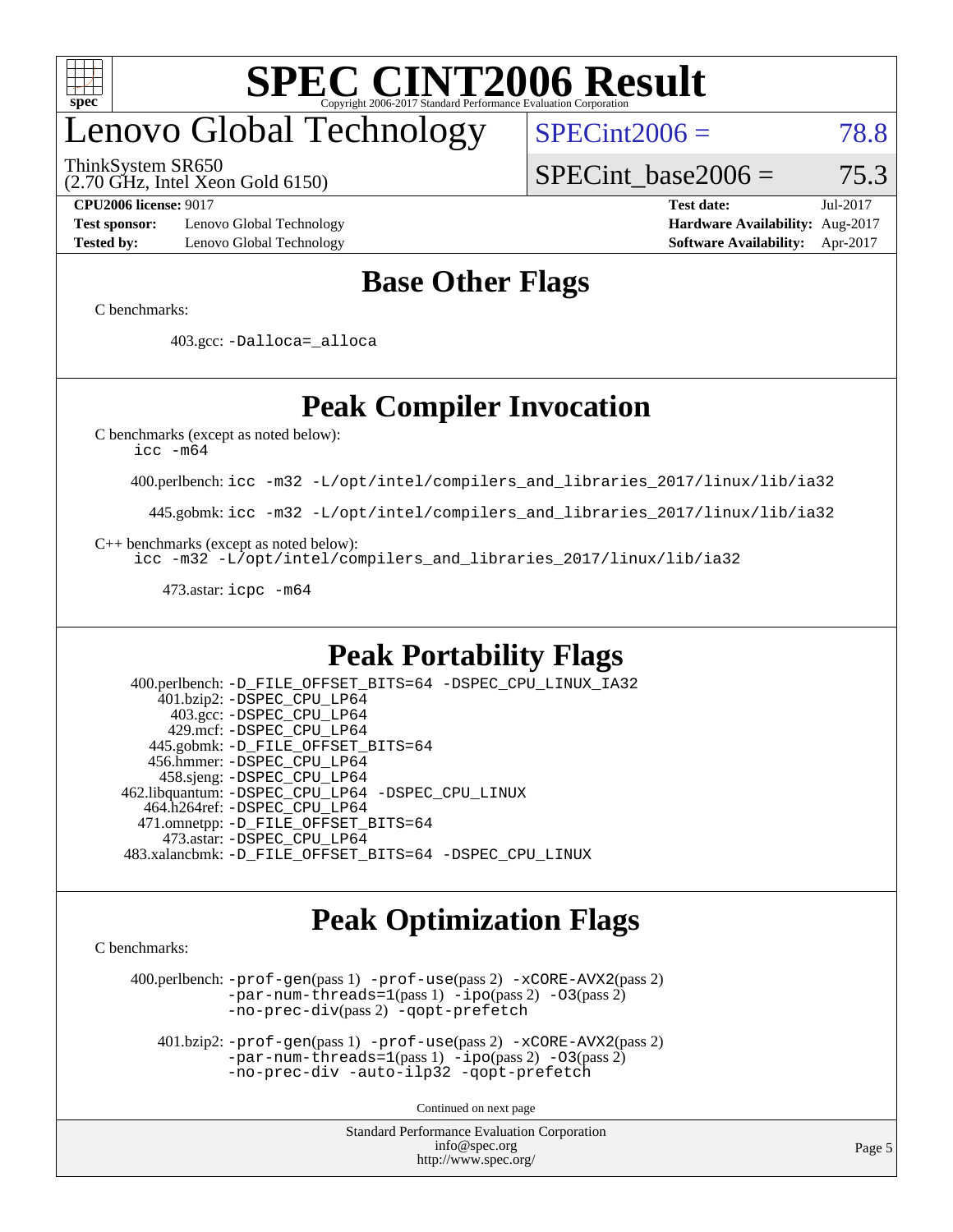

## enovo Global Technology

ThinkSystem SR650

 $SPECint2006 = 78.8$  $SPECint2006 = 78.8$ 

(2.70 GHz, Intel Xeon Gold 6150)

SPECint base2006 =  $75.3$ 

**[Test sponsor:](http://www.spec.org/auto/cpu2006/Docs/result-fields.html#Testsponsor)** Lenovo Global Technology **[Hardware Availability:](http://www.spec.org/auto/cpu2006/Docs/result-fields.html#HardwareAvailability)** Aug-2017 **[Tested by:](http://www.spec.org/auto/cpu2006/Docs/result-fields.html#Testedby)** Lenovo Global Technology **[Software Availability:](http://www.spec.org/auto/cpu2006/Docs/result-fields.html#SoftwareAvailability)** Apr-2017

**[CPU2006 license:](http://www.spec.org/auto/cpu2006/Docs/result-fields.html#CPU2006license)** 9017 **[Test date:](http://www.spec.org/auto/cpu2006/Docs/result-fields.html#Testdate)** Jul-2017

## **[Peak Optimization Flags \(Continued\)](http://www.spec.org/auto/cpu2006/Docs/result-fields.html#PeakOptimizationFlags)**

|                      | 403.gcc: -xCORE-AVX2 -ipo -03 -no-prec-div -inline-calloc<br>-gopt-malloc-options=3 -auto-ilp32                                                                                                                               |
|----------------------|-------------------------------------------------------------------------------------------------------------------------------------------------------------------------------------------------------------------------------|
|                      | 429.mcf: -xCORE-AVX2 -ipo -03 -no-prec-div -parallel<br>-gopt-prefetch -auto-p32                                                                                                                                              |
|                      | 445.gobmk: -prof-gen(pass 1) -prof-use(pass 2) -xCORE-AVX2(pass 2)<br>$-par-num-threads=1(pass 1) -ipo(pass 2) -03(pass 2)$<br>$-no-prec-div(pass 2)$                                                                         |
|                      | $456.$ hmmer: basepeak = yes                                                                                                                                                                                                  |
|                      | 458.sjeng: -prof-gen(pass 1) -prof-use(pass 2) -xCORE-AVX2(pass 2)<br>$-par-num-threads=1(pass 1) -ipo(pass 2) -03(pass 2)$<br>-no-prec-div(pass 2) -unroll4                                                                  |
|                      | $462$ .libquantum: basepeak = yes                                                                                                                                                                                             |
|                      | $464.h264$ ref: basepeak = yes                                                                                                                                                                                                |
| $C_{++}$ benchmarks: |                                                                                                                                                                                                                               |
|                      | 471.omnetpp: -prof-gen(pass 1) -prof-use(pass 2) -xCORE-AVX2(pass 2)<br>$-par-num-threads=1(pass 1) -ipo(pass 2) -03(pass 2)$<br>-no-prec-div(pass 2) -qopt-ra-region-strategy=block<br>-Wl,-z, muldefs -L/sh10.2 -lsmartheap |
|                      | 473.astar: -xCORE-AVX2 -ipo -03 -no-prec-div -qopt-prefetch<br>-auto-p32 -Wl,-z, muldefs -L/sh10.2 -lsmartheap64                                                                                                              |
|                      | 483.xalancbmk:-xCORE-AVX2 -ipo -03 -no-prec-div -qopt-prefetch<br>-Wl,-z, muldefs -L/sh10.2 -lsmartheap                                                                                                                       |

### **[Peak Other Flags](http://www.spec.org/auto/cpu2006/Docs/result-fields.html#PeakOtherFlags)**

[C benchmarks](http://www.spec.org/auto/cpu2006/Docs/result-fields.html#Cbenchmarks):

403.gcc: [-Dalloca=\\_alloca](http://www.spec.org/cpu2006/results/res2017q4/cpu2006-20170918-49730.flags.html#b403.gcc_peakEXTRA_CFLAGS_Dalloca_be3056838c12de2578596ca5467af7f3)

The flags files that were used to format this result can be browsed at <http://www.spec.org/cpu2006/flags/Intel-ic17.0-official-linux64-revF.html> <http://www.spec.org/cpu2006/flags/Lenovo-Platform-Flags-V1.2-SKL-C.20171004.html>

You can also download the XML flags sources by saving the following links:

<http://www.spec.org/cpu2006/flags/Intel-ic17.0-official-linux64-revF.xml> <http://www.spec.org/cpu2006/flags/Lenovo-Platform-Flags-V1.2-SKL-C.20171004.xml>